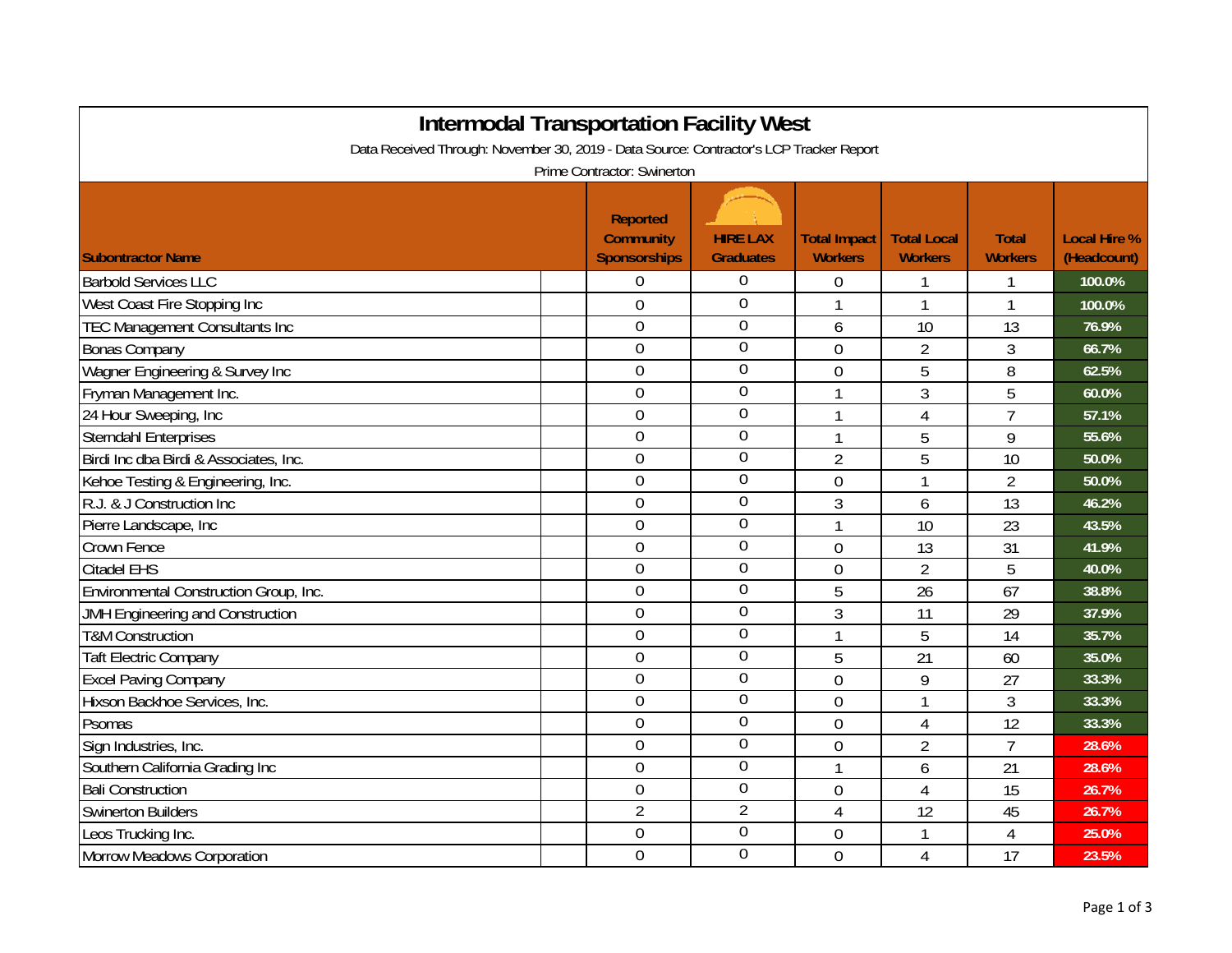| <b>Intermodal Transportation Facility West</b>                                          |                                                            |                                     |                                       |                                      |                                |                                    |  |  |  |
|-----------------------------------------------------------------------------------------|------------------------------------------------------------|-------------------------------------|---------------------------------------|--------------------------------------|--------------------------------|------------------------------------|--|--|--|
| Data Received Through: November 30, 2019 - Data Source: Contractor's LCP Tracker Report |                                                            |                                     |                                       |                                      |                                |                                    |  |  |  |
| Prime Contractor: Swinerton                                                             |                                                            |                                     |                                       |                                      |                                |                                    |  |  |  |
| <b>Subontractor Name</b>                                                                | <b>Reported</b><br><b>Community</b><br><b>Sponsorships</b> | <b>HIRE LAX</b><br><b>Graduates</b> | <b>Total Impact</b><br><b>Workers</b> | <b>Total Local</b><br><b>Workers</b> | <b>Total</b><br><b>Workers</b> | <b>Local Hire %</b><br>(Headcount) |  |  |  |
| The JV Land Clearing                                                                    | $\overline{0}$                                             | $\overline{0}$                      | 0                                     | 3                                    | 13                             | 23.1%                              |  |  |  |
| Connor Concrete Cutting and Coring                                                      | $\overline{0}$                                             | $\overline{0}$                      | 1                                     | $\overline{2}$                       | 9                              | 22.2%                              |  |  |  |
| Mike Zarp, Inc.                                                                         | $\overline{0}$                                             | $\overline{0}$                      | $\mathbf{1}$                          | $\overline{2}$                       | 9                              | 22.2%                              |  |  |  |
| All American Asphalt                                                                    | $\overline{0}$                                             | $\overline{0}$                      | 1                                     | 4                                    | 19                             | 21.1%                              |  |  |  |
| Moran Consulting Corporation                                                            | $\mathbf 0$                                                | $\boldsymbol{0}$                    | $\mathbf 0$                           | 1                                    | 5                              | 20.0%                              |  |  |  |
| Murray Company                                                                          | $\mathbf 0$                                                | $\boldsymbol{0}$                    | $\mathbf{1}$                          | 13                                   | 67                             | 19.4%                              |  |  |  |
| Traffic Management, Inc.                                                                | $\mathbf 0$                                                | $\overline{0}$                      | $\overline{0}$                        | $\overline{4}$                       | 21                             | 19.0%                              |  |  |  |
| Marne Construction, Inc.                                                                | $\mathbf 0$                                                | $\boldsymbol{0}$                    | $\overline{0}$                        | 10                                   | 78                             | 12.8%                              |  |  |  |
| C Below Inc                                                                             | $\mathbf 0$                                                | $\overline{0}$                      | $\mathbf{1}$                          | 1                                    | 27                             | 3.7%                               |  |  |  |
| 2R Drilling, Inc.                                                                       | $\mathbf 0$                                                | $\boldsymbol{0}$                    | $\overline{0}$                        | $\overline{0}$                       | $\overline{2}$                 | 0.0%                               |  |  |  |
| Accurate Line Locating, Inc.                                                            | $\mathbf 0$                                                | $\overline{0}$                      | $\overline{0}$                        | $\overline{0}$                       | $\overline{2}$                 | 0.0%                               |  |  |  |
| Cardno, Inc.                                                                            | $\mathbf 0$                                                | $\overline{0}$                      | $\overline{0}$                        | $\overline{0}$                       | $\mathbf{1}$                   | 0.0%                               |  |  |  |
| <b>Century Sweeping</b>                                                                 | $\overline{0}$                                             | $\overline{0}$                      | $\overline{0}$                        | $\overline{0}$                       | $\mathbf{1}$                   | 0.0%                               |  |  |  |
| Connor Concrete Cutting & Coring                                                        | $\overline{0}$                                             | $\overline{0}$                      | $\overline{0}$                        | $\overline{0}$                       | 1                              | 0.0%                               |  |  |  |
| Koppl Pipeline Services                                                                 | $\overline{0}$                                             | $\overline{0}$                      | $\mathbf 0$                           | $\overline{0}$                       | $\overline{2}$                 | 0.0%                               |  |  |  |
| Lonestar West Services LLC                                                              | $\mathbf 0$                                                | $\overline{0}$                      | $\overline{0}$                        | $\mathbf 0$                          | $\overline{2}$                 | 0.0%                               |  |  |  |
| Martin Bros./Marcowall, Inc.                                                            | $\mathbf 0$                                                | $\boldsymbol{0}$                    | 0                                     | $\mathbf 0$                          | 1                              | 0.0%                               |  |  |  |
| Matt Chlor Inc                                                                          | $\mathbf 0$                                                | $\boldsymbol{0}$                    | $\overline{0}$                        | $\overline{0}$                       | $\overline{2}$                 | 0.0%                               |  |  |  |
| Miller Equipment Co                                                                     | $\mathbf 0$                                                | $\mathbf 0$                         | $\overline{0}$                        | $\overline{0}$                       | 1                              | 0.0%                               |  |  |  |
| Moran Manhole Builders Inc.                                                             | $\mathbf 0$                                                | $\boldsymbol{0}$                    | $\overline{0}$                        | $\overline{0}$                       | 1                              | 0.0%                               |  |  |  |
| N.M.N. Construction, Inc.                                                               | $\mathbf 0$                                                | $\overline{0}$                      | $\overline{0}$                        | $\overline{0}$                       | 3                              | 0.0%                               |  |  |  |
| Nor Cal Pipeline                                                                        | $\mathbf 0$                                                | $\overline{0}$                      | $\overline{0}$                        | $\overline{0}$                       | $\mathbf{1}$                   | 0.0%                               |  |  |  |
| P & E Insulation Inc                                                                    | $\mathbf 0$                                                | $\boldsymbol{0}$                    | $\overline{0}$                        | $\overline{0}$                       | 1                              | 0.0%                               |  |  |  |
| Pavement Recycling Systems, Inc                                                         | $\overline{0}$                                             | $\overline{0}$                      | $\overline{0}$                        | $\overline{0}$                       | 1                              | 0.0%                               |  |  |  |
| PCI                                                                                     | $\overline{0}$                                             | $\overline{0}$                      | $\overline{0}$                        | $\overline{0}$                       | 18                             | 0.0%                               |  |  |  |
| <b>Torrent Resources</b>                                                                | $\theta$                                                   | $\boldsymbol{0}$                    | $\overline{0}$                        | $\overline{0}$                       | 10                             | 0.0%                               |  |  |  |
|                                                                                         | $\overline{2}$                                             | $\overline{2}$                      | 40                                    | 214                                  | 750                            | 28.5%                              |  |  |  |

Page 2 of 3